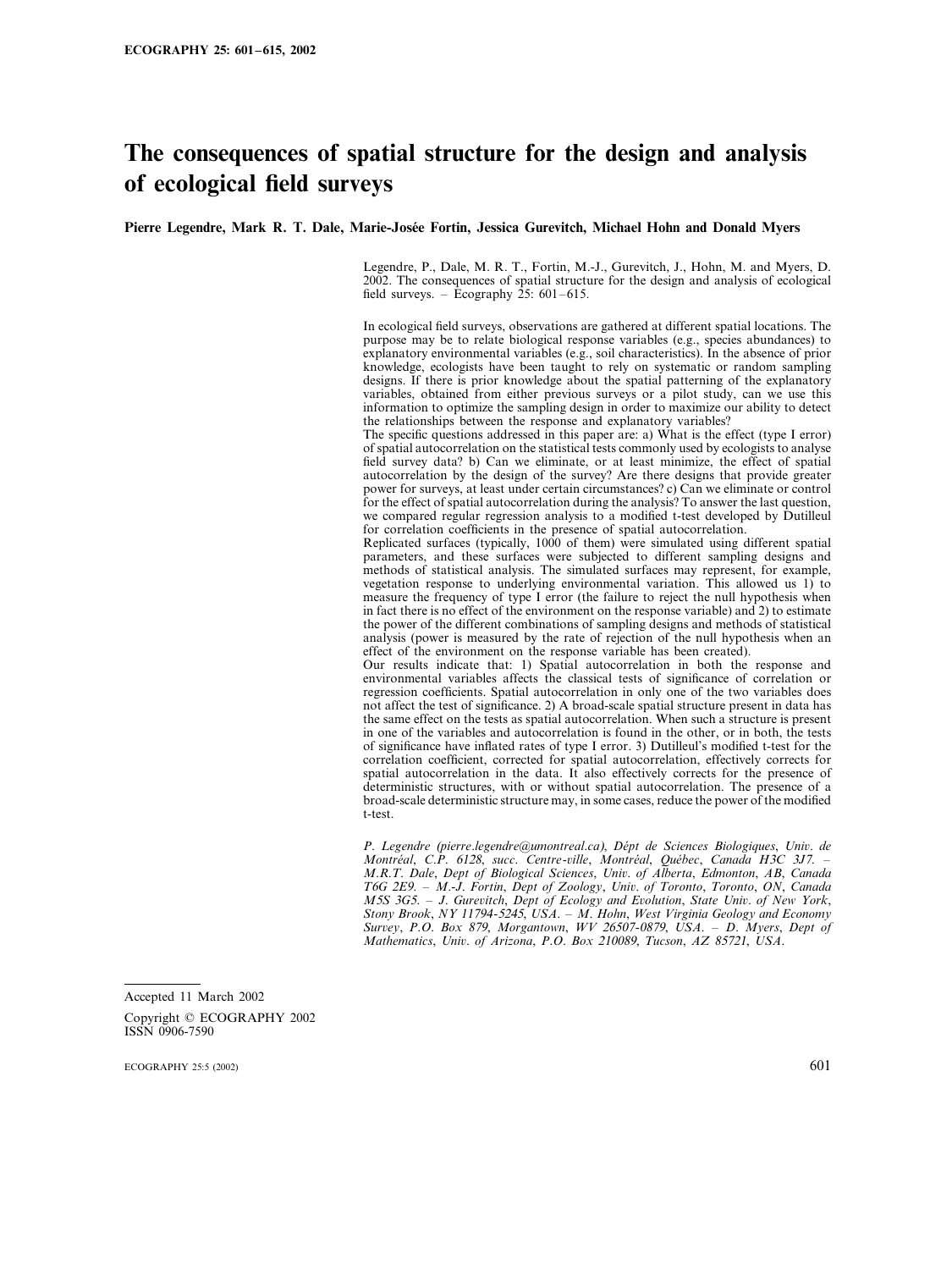In field surveys, ecologists make observations at different spatial locations, hereafter referred to as ''sites''. The aim is often to relate biological response variables (e.g., the growth of individuals, the abundance of a species, or the structure of ecological communities) to explanatory environmental variables (e.g., soil characteristics, herbivore abundance).

Ecologists know from experience that physical as well as biological variables observed in nature display spatial patterns. Patterns may result either from deterministic processes or from processes causing spatial autocorrelation, or both; the distinction is explained below. As we will see in this paper, some types of spatial pattern make it difficult to accurately detect and quantify the biological responses, which are of primary interest. The effects of spatial structures in general, and of spatial autocorrelation in particular, on statistical tests of significance, have been described elsewhere (see, e.g., Bivand 1980, Cliff and Ord 1981, Haining 1990, or Legendre and Legendre 1998 for a review). It is our purpose here to determine the consequences of particular sampling designs on the detection of biological responses in the face of some common types of spatial patterning in the data.

Rather than analysing actual data sets, we chose the simulation approach because the use of simulations allows us to compare the outcome of the analysis to ''the truth'', which we know because we have generated it. The analysis of real data sets is usually limited in terms of the number of data sets available with all the necessary variables; it is also limited by the fact that one does not know whether the null hypothesis  $(H_0:$ there is no effect of the environmental variable on the response variable) or the alternative hypothesis  $(H_1:$ there is an effect) is true in any particular case. Monte Carlo simulations allow researchers to know the exact relationship between variables in the data. No doubt exists as to whether it is  $H_0$  or  $H_1$  which is true in each particular simulated data set (Milligan 1996).

We used stochastic simulations designed to produce surfaces of responses. These surfaces may incorporate 1) deterministic (e.g., physical) spatial patterns in the environmental variable to which the biological entities are responding, 2) spatial autocorrelation in the underlying environmental variable, and 3) spatial autocorrelation in the biotic responses. Each pair of surfaces was generated using a particular set of parameter values, and was replicated 1000 times. By analysing these replicates, we can explore the consequences of using various sampling designs for our ability to detect true biotic responses, and to conclude that there is no biotic response when none is present while different types of spatial pattern are present.

The simulations were used in this paper to address three questions formulated below. In these simulations, we generated the processes described above that may give rise to spatial structures: deterministic spatial

structures and spatial autocorrelation in the explanatory variables, plus spatial autocorrelation in the ecological response variable.

The questions addressed in this paper are: a) What is the effect (in terms of type I error) of spatial autocorrelation on the statistical tests of correlation and regression analysis, which are commonly used by ecologists to analyse field survey data? b) Can we eliminate the effect of spatial autocorrelation by the design of the survey? Which designs provide the most power? c) Can we eliminate or control for the effect of spatial autocorrelation during the analysis? To answer this question, we used ordinary correlation analysis and compared it to a modified t-test developed by Dutilleul for correlation coefficients in the presence of spatial autocorrelation.

#### **Sampling designs**

In the absence of prior knowledge about the systems that they intend to sample, ecologists have been taught to rely on systematic or random sampling designs. When designing a sampling plan, scientists should make use of information, obtained from either previous surveys or a pilot study, about the nature of the underlying spatial structure of the variables. This is unfortunately not always the case. When prior knowledge about the spatial structure does exist, it is often not clear how to use it to optimize the design. The objective of this optimization should be to increase the power to detect real patterns in the response (minimizing the probability of type II error) while reducing the likelihood of false detection of responses that do not exist (which would be a type I error). Analysis of the simulations, reported in this paper, will give indications to that effect.

#### **Spatial dependence versus spatial autocorrelation**

The spatial patterns that are the most commonly encountered in nature are gradients and patches. The processes that may have produced the observed spatial structures are the subject of many debates in the literature. For response variables such as the size of plants, or species abundances, it is useful to recognize that spatial patterns may originate in two different ways, as specified by the following models (Legendre and Legendre 1998).

1. Spatial dependence. – This model implies that the response variable is spatially structured because it depends upon explanatory (e.g., physical) variables that are themselves spatially structured by their own generating processes. This is an extension of the environmental control model developed during the 1950s by Whittaker (1956), Hutchinson (1957), and Bray and Curtis (1957). The equation is the following: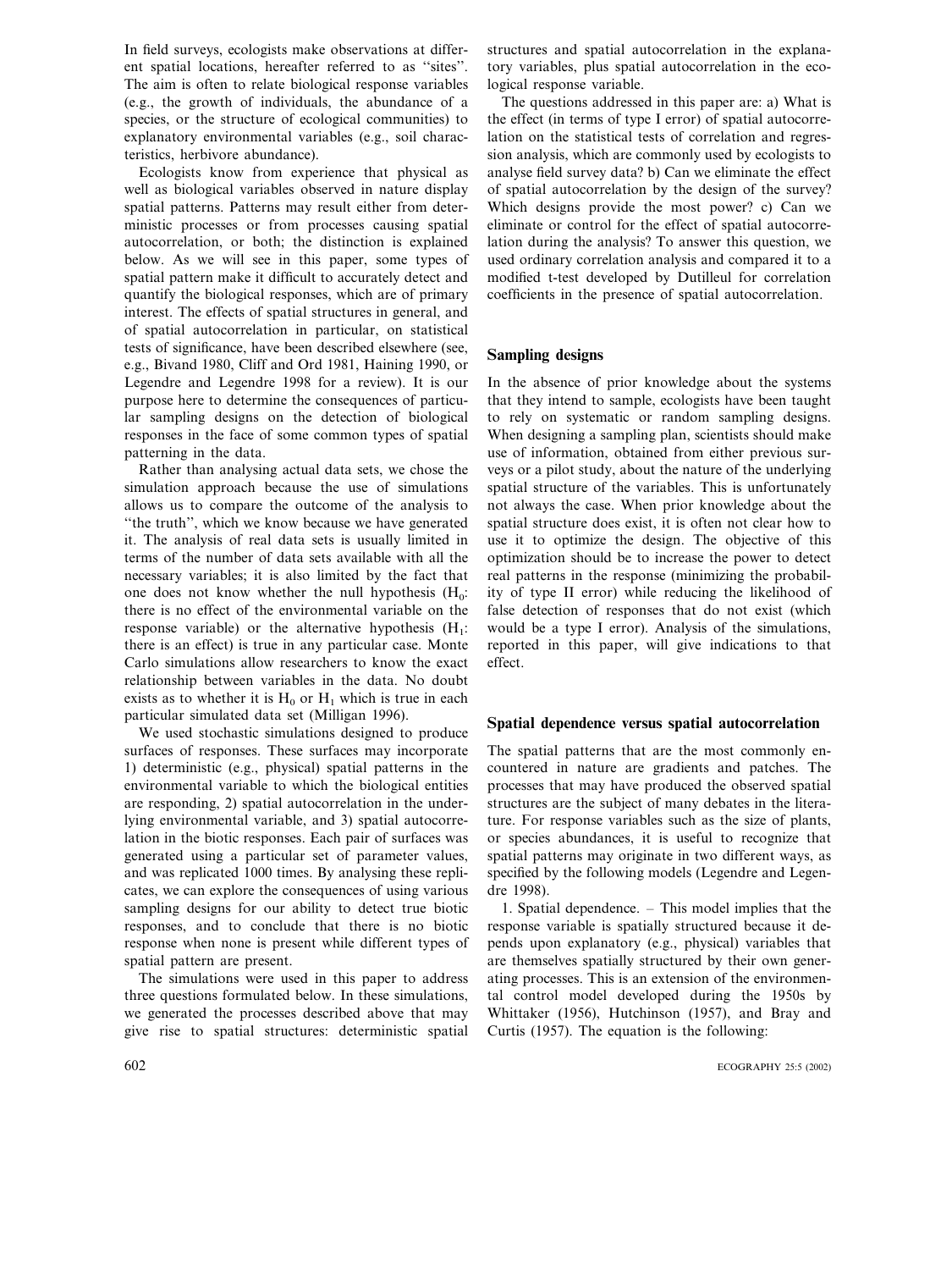$$
y_j = \mu_y + f(\text{explanatory variables}_j) + \varepsilon_j \tag{1}
$$

The model implies that the value taken by a dependent variable y at site j is the overall regional mean  $\mu_{\rm v}$  of the variable, modulated by adding the local effect of the explanatory variables at site j, plus a random error component  $\varepsilon_j$ .

2. Spatial autocorrelation. – In this model, the value of response variable y at site j is assumed to result from some dynamic process within variable *y* itself. Spatial autocorrelation actually refers to the lack of independence among the error components of field data, as a function of geographic distance among the sites. The equation describing this model is the following:

$$
y_j = \mu_y + \sum_i f(y_i - \mu_y) + \varepsilon_j
$$
 (2)

This equation implies that the value of variable y at site j is the overall regional mean  $\mu_{\nu}$  of the variable, plus a weighted sum of the centred values ( $y_i - \mu_y$ ) of the same variable at sites i that surround j, plus an independent error term  $\varepsilon_j$ . Sites i are those that are within the zone of spatial influence of the process generating the autocorrelation. In the simulation model described below, the extent of this zone of influence is determined by the range of the spherical variogram model used to generate spatial autocorrelation in the data. Note that the total error term of this model is  $[\Sigma_i f(y_i - \mu_y) + \varepsilon_j]$ ; it contains a spatially-structured and a spatially-independent portion.

Real-case field observations often result from a combination of models 1 and 2, model 1 providing for the large-scale spatial structuring and model 2 for the smaller-scale structure:

$$
y_i = \mu_y + f_1(\text{explanatory variables}_j) + \sum_i f_2(y_i - \mu_y) + \varepsilon_j
$$
\n(3)

Data generated under this model may not be stationary if the explanatory variable manifests large-scale spatial structuring. Model 2 assumes second-order stationarity, which means that the mean  $(\mu_v)$  and variance are the same in any portion of the study area and that the spatial autocovariance, which is the same all over the area, is a function of the separation vector rather than a function of the locations of the two points (Cressie 1993). Lack of stationarity occurs when the scale of dependence in model 1 approaches the size of the area under study. For example, the environmental variable might be spatially structured at a small spatial scale and remain stationary at the scale of the study area. Therefore, it is possible to have a relationship that can be modelled by eq. (3) and is also stationary.

An added complexity is that the physical explanatory variables of ecological models may themselves be the result of deterministic spatial structures, plus autocorrelation generated by the processes that have given rise to the environmental variables.

# **Methods**

#### **The model**

In our simulations, a response variable (R) measured during a field survey is considered to represent the sum of separate effects (Fig. 1): the influence of an explanatory environmental variable (E), spatial autocorrelation in the response variable  $(SA_R)$ , and a spatially unstructured random error component  $(\epsilon_R)$  taking independent values for each observation i:

$$
\mathbf{R}_{i} = \mathbf{f}(\mathbf{E}_{i}) + \mathbf{S}\mathbf{A}_{\mathbf{R}i} + \varepsilon_{\mathbf{R}i} \tag{4}
$$

The environmental variable, in turn, may possess a deterministic structure (D) plus a spatially autocorrelated error component  $(SA<sub>E</sub>)$  and a spatially unstructured random error  $(\varepsilon_{\rm E})$ :

$$
E_i = D_i + SA_{Ei} + \varepsilon_{Ei}
$$
 (5)

Assuming a linear response function of the ecological to the environmental variables, the model for the response variable R may be written as follows:

$$
R_i = \beta E_i + SA_{Ri} + \varepsilon_{Ri} = \beta(D_i + SA_{Ei} + \varepsilon_{Ei}) + SA_{Ri} + \varepsilon_{Ri}
$$
\n(6)

The assumptions of this model are the following: a) all environmental effects can be summarized by a single variable whose effect on R is linear; the effect is thus modelled by multiplying E by an effect-size (regressiontype) parameter  $\beta$  (referred to below as the "transfer parameter"). b) The error component  $\varepsilon$ , which takes independent values (i.e., not spatially autocorrelated) for each observation i, is modelled as a normal error term whose variance  $(Var_{\varepsilon})$  is fixed by a parameter provided for each simulation. A normal error can legitimately be assumed for a natural phenomenon that results from a large number of factors acting independently, whose random effects are cumulative, if the variance of the phenomenon produced by each factor is small (Galton 1898, Scherrer 1984).

#### **Numerical simulations**

Simulations have been performed to check the type I error and estimate the power of the tests of significance in the presence of different types of sampling designs and spatial structures. Type I error occurs when the null hypothesis is rejected while the data conform to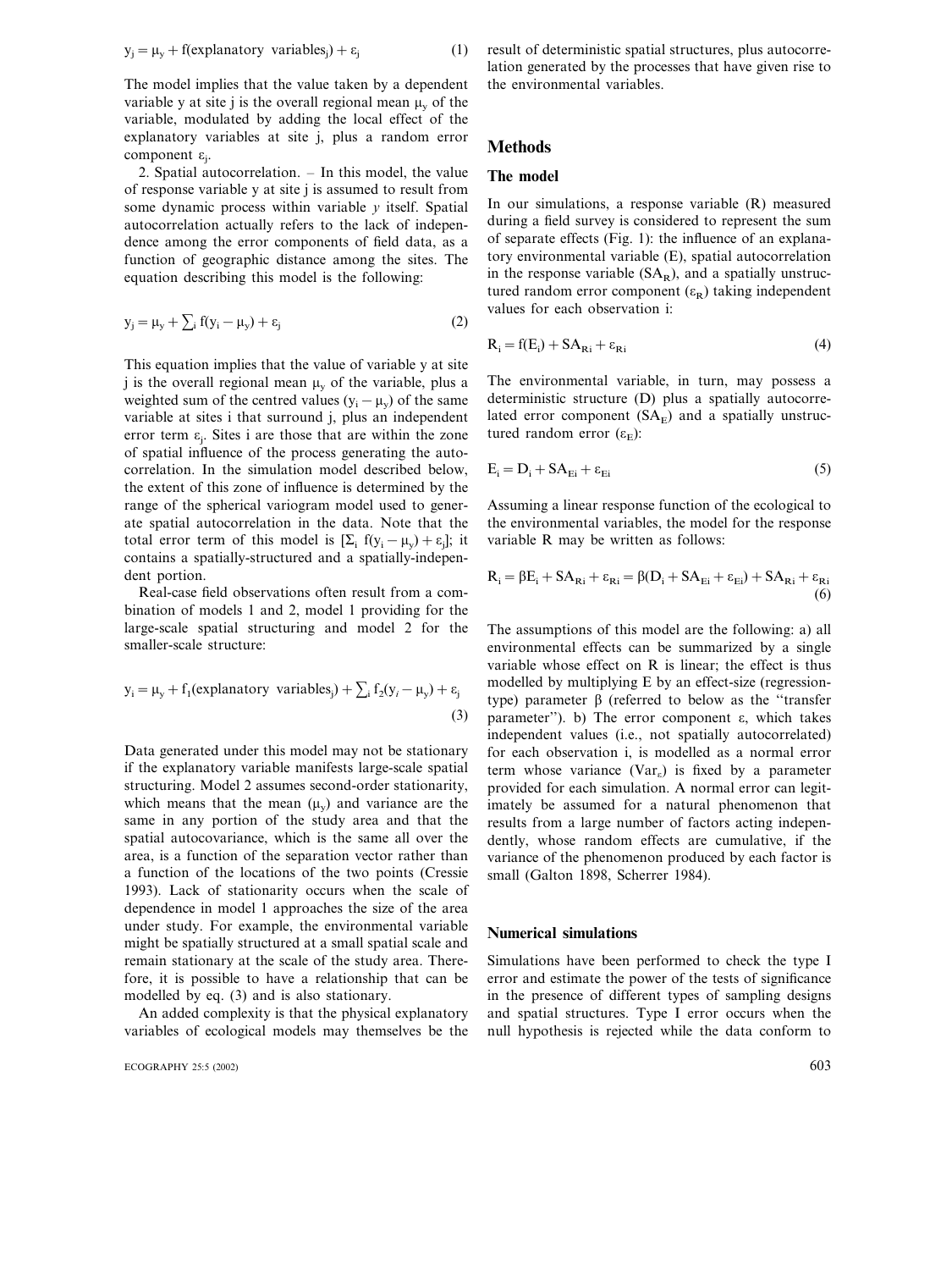$H<sub>0</sub>$ . A test of statistical significance is valid if the rejection rate is not larger than the significance level  $\alpha$ , for any value of  $\alpha$ , when the null hypothesis is true (Edgington 1995). A test of significance should also be able to reject the null hypothesis in most instances when  $H_0$  is false. The ability to reject  $H_0$  in these circumstances is referred to as the power of the test. In the present study, power is the empirical rate of rejection of the null hypothesis when  $H_0$  is false by construct. High power is a desirable property. When two or more procedures are available (sampling designs or tests of statistical significance), one should use the procedure that has the highest power.

A simulation run, using the computer program described below, consists of the following steps: 1) Specify the number of simulations and the size of the experimental field, which is given in number of points from west to east and from north to south. 2) Specify a sampling design and the number of sampling units. 3) Specify the characteristics of the environmental variable E: the type of deterministic structure D; the parameters of the spherical variogram model describing the autocorrelation function  $SA<sub>E</sub>$  for the environmental variable; and the slope parameter (beta) through which the environmental component will carry on to the response variable. The variance of the normal error component  $\varepsilon_E$  is set to be 1. 4) Specify the parameters of the spherical variogram model describing the auto-

correlation function  $SA<sub>R</sub>$  for the response variable, as well as the variance of the normal error component  $\varepsilon_R$ for the response variable.

#### **Simulation setup**

A computer program has been written to carry out the numerical simulations. A simulation consists of 1) the generation of an explanatory environmental surface and a response surface according to the parameters specified for the simulation run, 2) extraction of the explanatory variable (E) and response variable (R) following a sampling design, and 3) analysis of the relationship between E and R. A simulation run is the process through which a set of (typically 1000) replicated pairs of surfaces (E, R) are generated using a given combination of parameters, and analysed. For each simulated pair of variables, the program conducts a correlation analysis and produces a probability associated with the t-statistic. Results are accumulated over all simulations of a run.

The final statistic for a simulation run is the proportion of rejections of the null hypothesis  $(H_0:$  no effect of the environmental variable on the response variable) across the simulations. A 95% confidence interval for the rejection rate is also computed. The program allows users to obtain output files containing individual simulated surfaces, which can be drawn as maps.



Fig. 1. Construction of the environmental and response surfaces during the simulations. See text. Bigger empty circles represent larger negative values; bigger black circles, larger positive values. The range of values in each graph is shown in brackets underneath. The sampling design is a cross in this example; the 39 sampled points are shown in grey.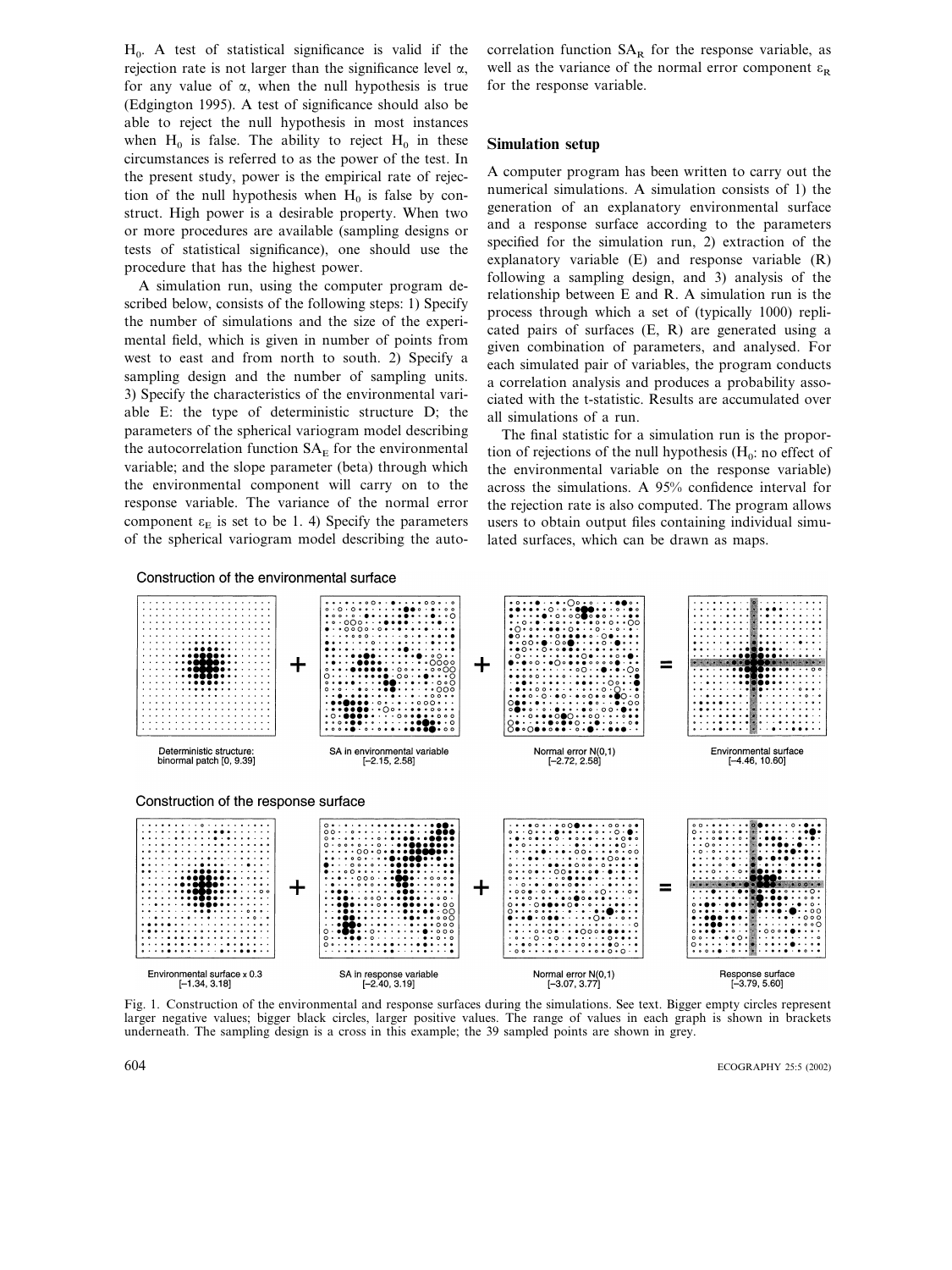Table 1. Simulations carried out to study the rate of type I error.

| Deterministic structure in<br>the environmental variable | Sampling designs | Variogram ranges<br>for variables E and R                  | Total number of runs, each<br>runs involving 1000 simulations |
|----------------------------------------------------------|------------------|------------------------------------------------------------|---------------------------------------------------------------|
| No deterministic structure<br>("deterministic" = 0)      | 12, 13           | 1, 2, 3, 8, 10, 11, 0, 20 and 50 (total of 9 combinations) | 72                                                            |
|                                                          | 6, 7, 9          | 0, 4 and 16 (total of 9 combinations)                      | 27                                                            |
| Gradients in two directions                              | 1, 2, 3          | $0, 20$ and 50 (total of 9 combinations)                   | 27                                                            |
| ("deterministic" = 2)                                    | 6, 7, 9          | $0, 4$ and 16 (total of 9 combinations)                    | 27                                                            |
| One big patch                                            | 1, 2, 3          | $0, 20$ and 50 (total of 9 combinations)                   | 27                                                            |
| ("deterministic" = 3)                                    |                  | $0, 4$ and 16 (total of 9 combinations)                    | 27                                                            |
| Four waves                                               | 1, 2, 3          | $0, 20$ and 50 (total of 9 combinations)                   | 27                                                            |
| ("deterministic" = 4)                                    | 6, 7, 9          | $0, 4$ and 16 (total of 9 combinations)                    | 27                                                            |
| Two regions/zones                                        | 1, 2, 3, 8       | $0, 20$ and $50$ (total of 9 combinations)                 | 36                                                            |
| ("deterministic" $= 5$ )                                 | 6, 7, 9          | $0, 4$ and 16 (total of 9 combinations)                    | 27                                                            |
| Grand total                                              |                  |                                                            | 324                                                           |

Spatially autocorrelated surfaces with given variogram parameters were generated using the Conditional Simulation method, as implemented in subroutine Sgsim of the geostatistical software library GSLib (Deutsch and Journel 1992). We restricted our simulations to spherical variograms with range specified in the run parameters, without or with anisotropy.

The following parameters were used in the simulations reported in this paper.

a) Surfaces were generated in a field containing  $100 \times 100$  points (or nodes).

b) Six types of underlying spatial structures were available in the program (simulation parameter ''deterministic''): 0) no deterministic structure (random normal error only); 1) linear gradient from north (low values) to south (high values), not used in this study; 2) linear gradients from north to south and from west to east, so that the lowest values are in the upper left-hand corner and the highest values are in the lower righthand corner of the map; 3) one big bi-normal patch in the centre of the field; 4) four waves across the field with their crests parallel to the upper and lower frames of the map; 5) two zones (north and south portions of the field) separated by a sharp discontinuity.

c) There are thirteen different choices for the sampling designs (simulation parameter ''design'') available in the simulation program. Different numbers of sampling units, depending on the design, were used in generating the simulations: 1) Simple random sampling (100 units). 2) Systematic (100 units). 3) Aggregates of 5 sampling units in a systematic pattern (80 or 125 units). 4) Horizontal transect with a single sampling interval (design not used in this paper). 5) Horizontal transect with 2 sampling intervals (design not used in this paper). 6) Vertical transect with a single sampling interval (50 units, interval of 2 points). 7) Vertical transect with two sampling intervals (50 units; alternating intervals of 1 and 2 points; the transect started on row 1 and reached down to row 74 of the  $100 \times 100$ field). 8) Stratified vertically into 2 strata; simple random sampling within each stratum (100 units). 9) Cross consisting of two crossing transects (99 units; interval

of 2 points between units). 10) Two parallel vertical transects distributed evenly (100 units, interval of 2 points). 11) Three parallel vertical transects distributed evenly (99 units, interval of 3 points). 12) Two parallel vertical transects distributed at random (100 units, interval of 2 points). 13) Three parallel vertical transects distributed at random (99 units, interval of 3 points).

d) Spatial autocorrelation in the environmental variable E and the response variable R was specified by spherical variogram models with nugget values of 0. The ranges were {20, 50} points for sampling designs 1, 2, 3, 8, 10, 11, 12 or 13, and {4, 16} points for sampling designs 6, 7 and 9. These values were chosen in such a way that there might be an effect on the rate of type I error for the ordinary t-tests, when testing the correlation coefficient.

A simulation study can never explore all parameter combinations. Choices have to be made in order to obtain publishable results in finite time. The simulation effort reported in this paper was the following: 1) Type I error study – the simulations are described in Table 1. Total: 324 runs, each one involving 1000 simulations. 2) Power study – the same simulation runs were repeated using the value  $0.3$  for the transfer parameter  $\beta$ . The value 0.3 was chosen because it obtained differences in power among simulation runs; it was high enough to produce a measurable response in many simulations, yet not so high as to produced detection of an effect in all simulations. Total: 324 runs, each one involving 1000 simulations.

#### **Illustration**

Figure 1 illustrates how the environmental and response surfaces were created and the sampling was conducted. In this example, sampling is conducted in a field containing  $20 \times 20$  points. The surface for variable E (environmental) was constructed as the sum of a deterministic structure, plus a spatially autocorrelated error component (SA) generated using a spherical variogram model with range of 5 in both directions, plus a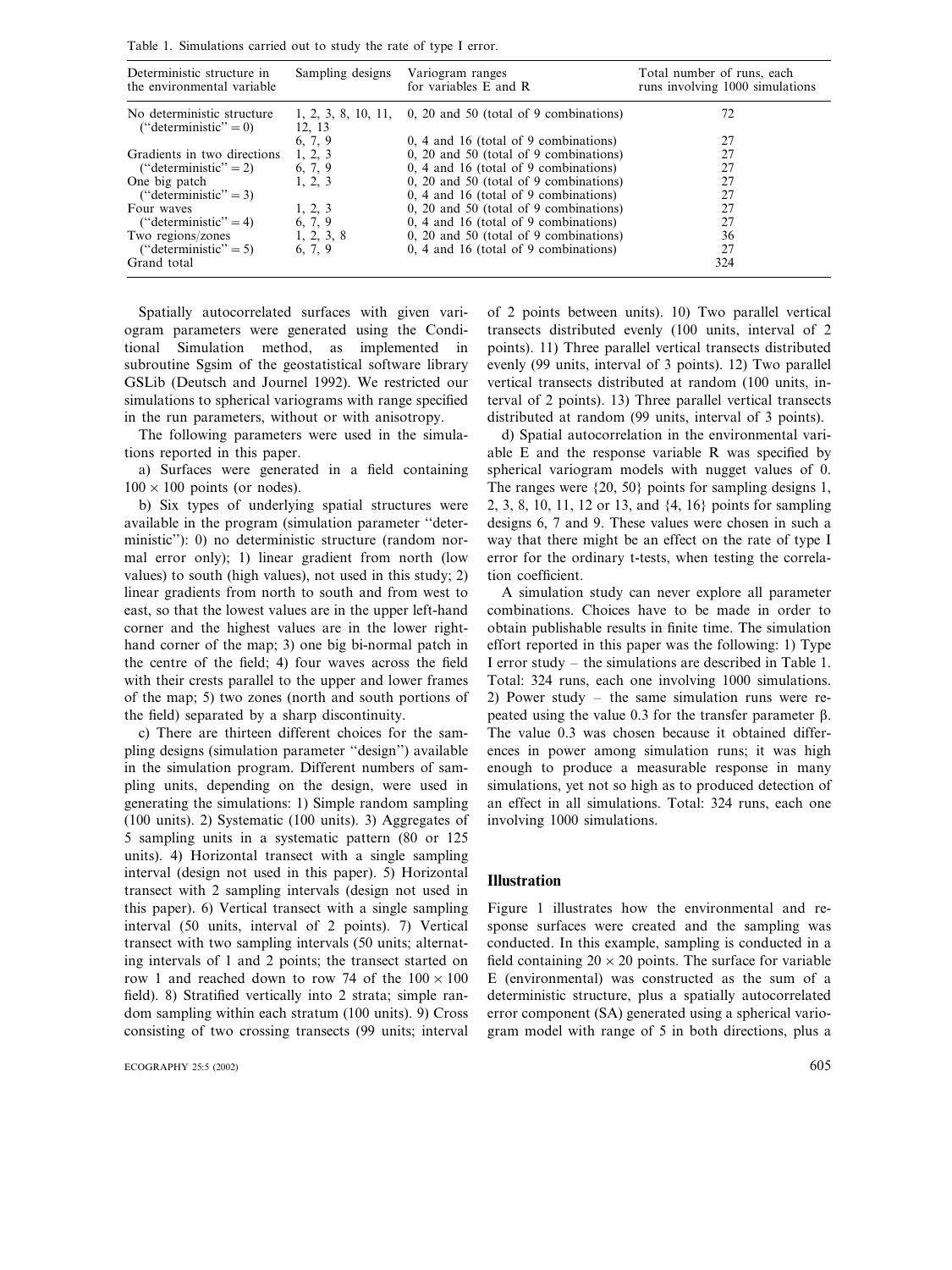spatially unstructured random error component N(0, 1). Note that the first two components may or may not be present in the results reported below; a choice of 5 deterministic components are available in the program.

The response variable is the sum of three separate effects: the influence of the environmental variable multiplied by an effect-size parameter, spatial autocorrelation (SA) in the response variable generated using a spherical variogram model with range of 5 in both directions, and a spatially unstructured random error component  $N(0, 1)$ . The first two components may or may not be present in the results reported below. One of several sampling designs, available in the program, was applied to the data field. The environmental and response variables were measured at these sites, producing the data file which was then analysed by the program using an ordinary t-test of the significance of the correlation coefficients as well as a t-test modified to take spatial autocorrelation into account.

## **Statistics**

Since we are dealing with a single environmental and response variable, simple linear regression can be replaced by correlation analysis; the F-test of the regression coefficient is equivalent to a two-tailed t-test of the Pearson correlation coefficient between these two variables. The first test used in the present study is thus a regular t-test of the Pearson correlation coefficient. The second one is Dutilleul's (1993) modified t-test which corrects the variance of the test statistic as well as the degrees of freedom (df) in the presence of spatial autocorrelation. This test is a generalized and exact form of the approximate procedure proposed by Clifford et al. (1989). We will examine how well Dutilleul's modified t-test is able to compensate for SA in the environmental and response variables.

#### **Predicted results**

The rate of type I error is computed as the proportion of rejection of the null hypothesis when the data conform to it. In our simulations,  $H_0$  is true if the environmental (E) and response (R) variables are not linked by the transfer parameter  $\beta$ . A test can be said to have correct rate of type I error if, across the simulations, the rejection rate is approximately equal to the significance level  $\alpha$  used to make the statistical decision.

Based upon the simulation results reported by Bivand (1980) for autocorrelated variables in the case of the Pearson correlation coefficient, we made the following prediction: in field surveys, the rate of type I error should be inflated (i.e., the rejection rate should be higher than  $\alpha$ ) when spatial autocorrelation is

present in both the controlling environmental variable (E) and the response variable (R), if the spatial autocorrelation is not explicitly taken into account in the course of the analysis. The statistical reasons for this predicted behaviour are summarized in Legendre and Legendre (1998).

#### **Simulation results**

In the simulation runs for studying the rate of type I error, surfaces were generated in such a way that the null hypothesis was true. This means that the transfer parameter  $\beta$  of eq. (5) was set to zero, so that no relationship was created between the environmental and response variables. The alternative hypothesis was made true in the power study by setting the transfer parameter  $\beta$  to 0.3. The statistic subjected to a test of significance was the correlation between the environmental (E) and response (R) variables.

The rate of type I error is the most important aspect in the comparison of the 11 sampling designs used in this study and the two ways of analysing the data (classical Pearson *r* and test corrected for spatial autocorrelation). Here are the results for the various cases that were studied.

# **1. No deterministic structure in the environmental variable (''deterministic''**=**0)**

#### *Type I error*

Under simple random sampling, the ordinary t-test has correct  $\alpha$  significance level when there is no autocorrelation, or when autocorrelation is present in only one of the variables (Fig. 2A). The rate of type I error is inflated when autocorrelation is present in both variables. This is in agreement with the results reported by Bivand (1980). The same remains true, by and large, for the other random sampling designs investigated in this study.

Dutilleul's modified t-test, which compensates for spatial autocorrelation, results in correct rate of type I error with all sampling designs investigated here. With some designs, the modified t-test has a slightly reduced rate of type I error; the test thus remains valid.

#### *Power*

The power study (Fig. 2B) shows that power is the same for all sampling designs. The only differences in power are most likely due to differences in sample size  $(n=80$  for sampling design 3,  $n=50$  for designs 6 and 7;  $n = 99$  or 100 for all other designs). The presence of SA in the environmental variable seems to increase power slightly.

When the unmodified t-test has correct rate of type I error, its power is the same as Dutilleul's modified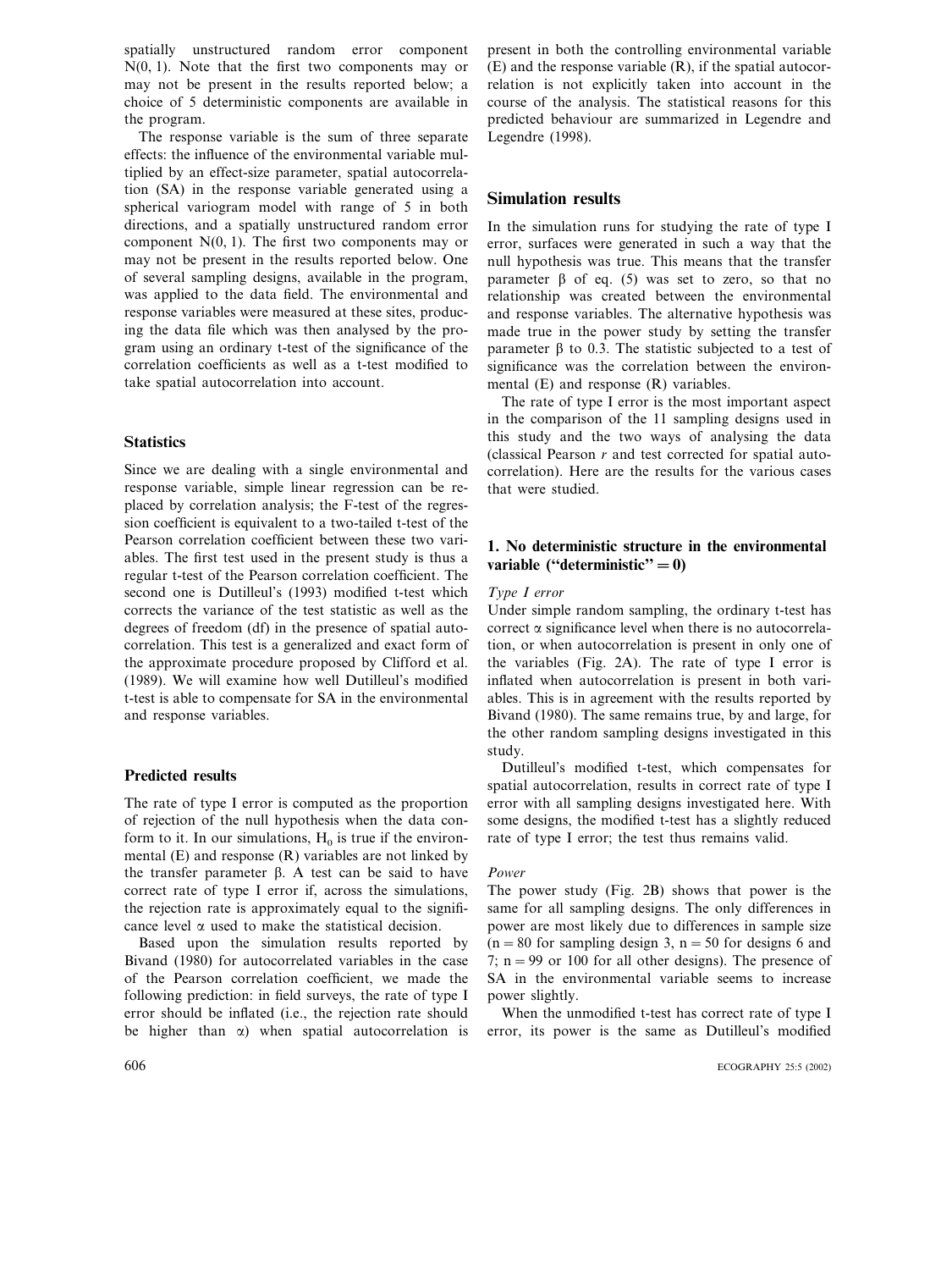Fig. 2. A) Type I error rates and 95% confidence intervals (error bars) at  $\alpha = 0.05$  of the ordinary t-test (left) and Dutilleul's modified t-test (right) for increasing values (along the abscissa) of the ranges of the variograms determining spatial autocorrelation (SA) in the environmental and response variables. Each error rate estimate results from analysing 1000 simulated data sets for which the null hypothesis was true. There was no deterministic structure in the simulated data sets. The sampling designs are described in the Methods. B) Same as A), power study.

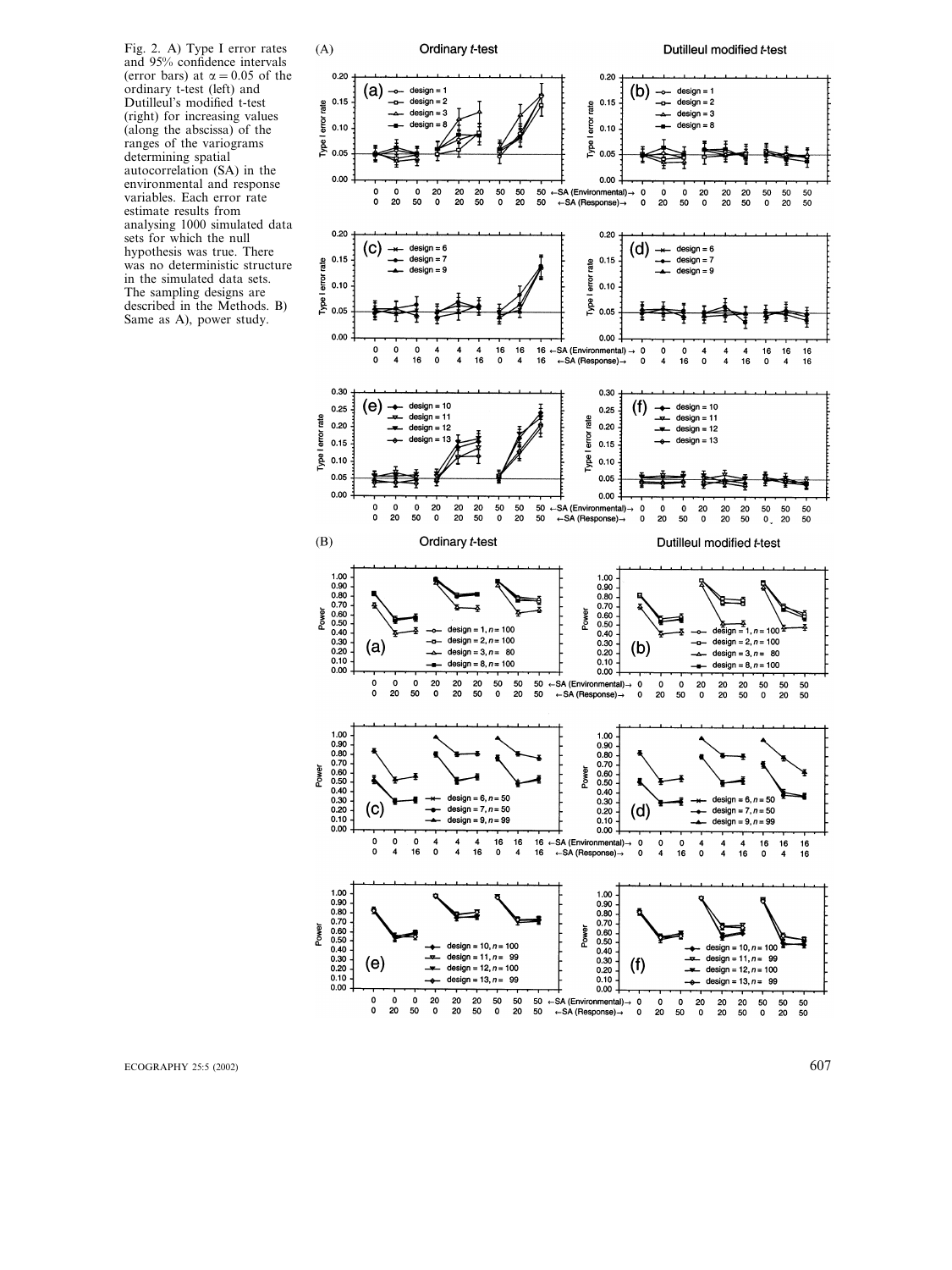t-test. The apparent greater power of the unmodified t-test, in some cases, is due to the increase in rate of type I error shown in Fig. 2A. The unmodified t-test is invalid when it has inflated rate of type I error; it should not be used in these cases. The presence of any amount of SA in the response variable reduces the power of both tests.

#### *Lesson learned*

In the absence of SA, there is no change in the degrees of freedom in Dutilleul's modified t-test. Results are identical to those of the unmodified t-test. Dutilleul's modified t-test can thus be used in all situations, i.e., in the presence or absence of SA. The results depend, however, on the quality of the estimation of SA; this problem is saved for the Discussion.

# **2. Gradient in the environmental variable (''deterministic''**=**2)**

Gradients are the most commonly encountered spatial structures in nature.

#### *Type I error*

A broad-scale gradient in the environmental variable has the same effect on the ordinary t-tests as if SA was present in that variable (Fig. 3A). Thus, it is only when SA is not present in the response variable that the regular t-test is valid, having correct or conservative (i.e., deflated) rate of type I error.

Dutilleul's modified t-test reacts to the presence of a deterministic spatial structure by over-correcting the F-statistic and degrees of freedom; this produces reduced rates of type I error. The test thus remains valid.



Fig. 3. A) Type I error rates and 95% confidence intervals at  $\alpha = 0.05$  of the ordinary t-test (left) and Dutilleul's modified t-test (right) for increasing values of the ranges of the variograms determining spatial autocorrelation in the environmental and response variables. See Fig. 2A for details. A gradient  $("deterministic" = 2)$  was included in the environmental variable. B) Same as A), power study.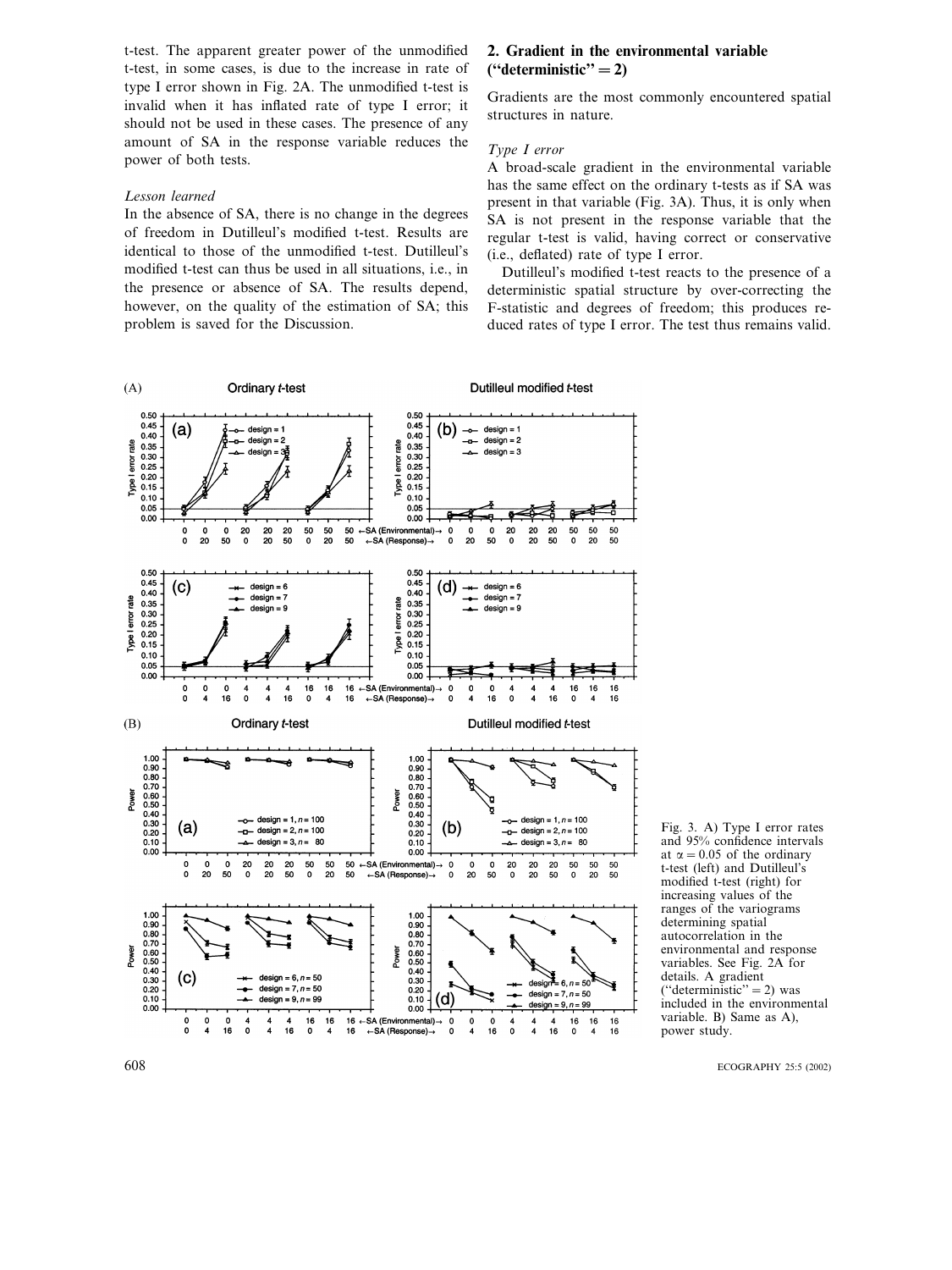The modified t-test interprets the spatial gradient as an indicator of broad-scale spatial autocorrelation, as if the sampled area was a portion of a broader-scale autocorrelated structure. Aggregated sampling (design  $=$  3) may produce slightly inflated rate of type I error when SA is strong in the response variable, in addition to the spatial gradient.

#### *Power*

The power study (Fig. 3B) shows that for ordinary t-tests, power is no problem when the test is valid, i.e., when there is no autocorrelation in the response variable. The seemingly smaller power for the two transect designs (design  $=6$  and 7) is due to smaller sample size  $(n=50)$ .

For Dutilleul's modified t-test, some designs have poor power with some or all combinations of SA in the environmental and response variables. Aggregated sampling (design  $=$  3) retains high power because it allows a better estimation of autocorrelation in the first distance classes of the correlograms computed in Dutilleul's method. The other designs have approximately equal power; the transect designs (design  $=6$  and 7) seem to have smaller power, but this is due to the smaller sample size used in the simulations.

#### *Lesson learned*

Instead of analysing data containing a broad-scale gradient, a better way is to look for, and identify, the gradient in the environmental variable. It can be explicitly included in the regression model in the form of a linear trend-surface equation of the site coordinates, together with the environmental and response variables, as will be shown in the Discussion.

To analyse data containing an un-filtered broad-scale gradient, aggregated sampling  $(d \cdot \text{e} = 3)$  is the best overall design if the analysis is done using Dutilleul's modified t-test.

# **3. Large patch in the environmental variable**  $(^{\circ}$ <del>deterministic</del> $^{\circ}$  = 3)

Patches are perhaps the second most commonly encountered spatial structures in nature.

#### *Type I error*

The observations are essentially the same as in the case of gradients. A large patch in the environmental variable has the same effect on regular t-tests as if SA was present (Fig. 4A). The effect of this type of spatial structure on Dutilleul's modified t-test is negligible.

#### *Power*

The power study (Fig. 4B) shows that for ordinary t-tests, power is no problem with sampling designs 1, 2, 3 and 9 when the test is valid, which is the case when

 $ECOGRAPHY$  25:5 (2002) 609

there is no autocorrelation in the response variable. For Dutilleul's modified t-test, the transect and cross designs have poor power with some or all combinations of SA in the environmental and response variables. This may be linked to violation of the stationarity assumption by the large patch structure. The best designs in terms of power are aggregated (design = 3), systematic (design = 2), and simple random sampling (design  $=1$ ).

#### *Lesson learned*

Rather than analysing data containing a large patch, it seems preferable to positively identify the patch structure during a pilot study (or during the actual study) and remove its effect by including the terms of a polynomial trend-surface equation in the regression analysis; see example in the Discussion. Short of that, to analyse data containing a large patch, simple random, aggregated, and systematic sampling (design  $=1$ , 2 and 3) are the best overall designs if the analysis is done using Dutilleul's modified t-test.

# **4. Waves in the environmental variable**  $(***deterministic** = 4)$

Regular waves are found, in nature, when the deposition of a material (e.g., sand) was controlled by the flow of a fluid, commonly air or water, but also ice, magma, etc.

#### *Type I error*

With this type of spatial structure, the sampling designs covering the whole sampling field (i.e., random and systematic) are doing better in the presence of spatial autocorrelation in the response variable than the other designs (Fig. 5A). The worst results were obtained using the aggregated design, even though we made sure that the aggregates were not in phase with the waves of the deterministic structure. The best design without Dutilleul's modified t-test is the systematic. By and large, Dutilleul's modified test has correct rate of type I error, except for a slight inflation in the case of the systematic design, in the presence of strong autocorrelation in the response variable.

#### *Power*

The power study (Fig. 5B) shows that all methods have equally good power when they are valid. With Dutilleul's modified t-test, transects (designs 6 and 7) seem to have lower power in the presence of spatial autocorrelation in the response variable, but this is due to the smaller sample size used in the transect simulations.

#### *Lesson learned*

With this type of spatial structure, the best thing to do is to use a systematic sampling design and carry out a test without modification; or to use any type of sampling and carry out a test with Dutilleul's modification.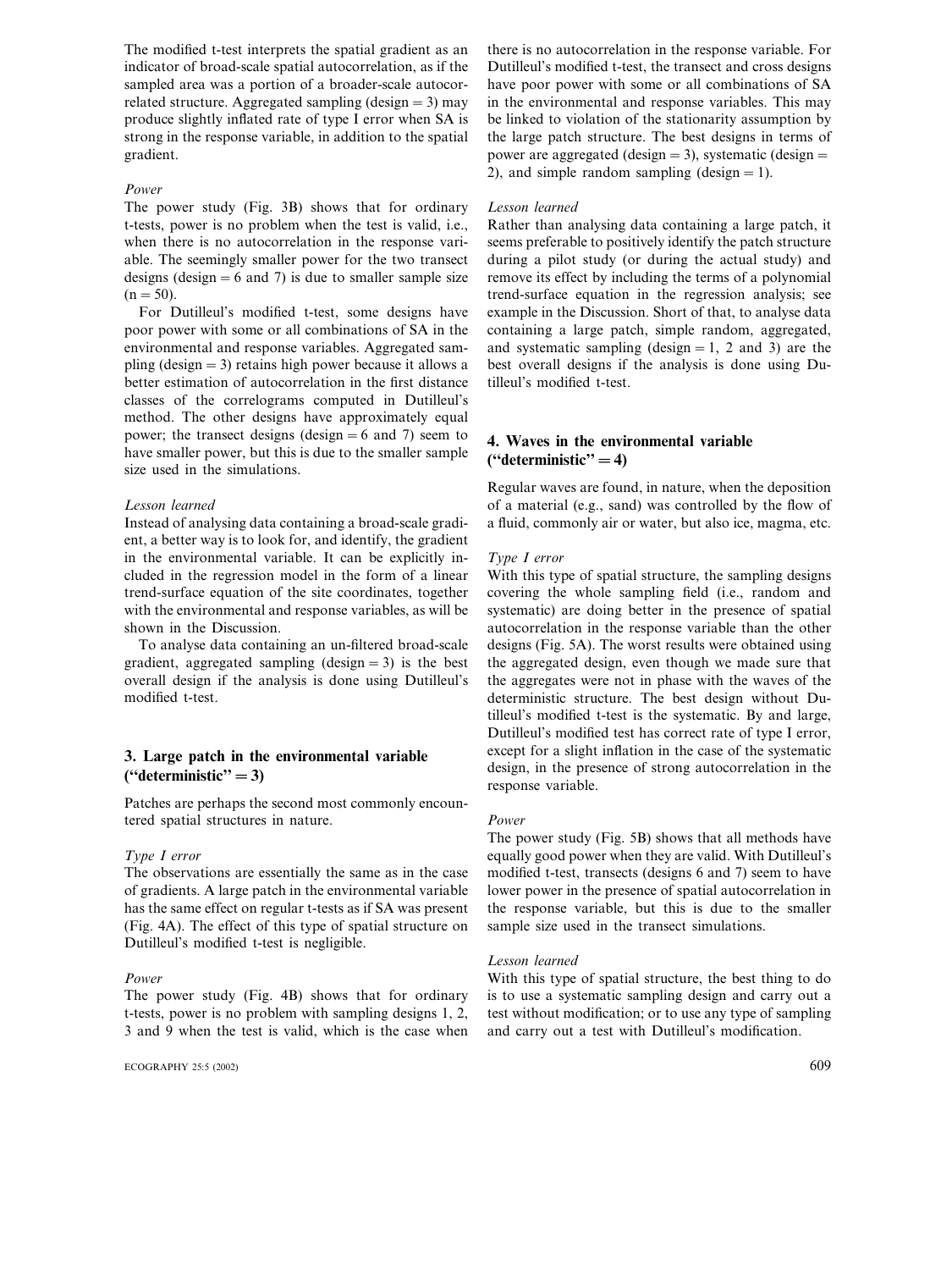

Fig. 4. A) Type I error rates and 95% confidence intervals at  $\alpha = 0.05$  of the ordinary t-test (left) and Dutilleul's modified t-test (right) for increasing values of the ranges of the variograms determining spatial autocorrelation in the environmental and response variables. See Fig. 2A for details. A big bi-normal patch ("deterministic" = 3) was included in the environmental variable. B) Same as A), power study.

# **5. Two clearly separate zones in the environmental variable (''deterministic''**=**5)**

This type of structure is encountered, for instance, in vegetation surveys that cover two geologically different zones. Another example is found in limnology, when the littoral and pelagic zones of a lake are analysed together.

#### *Type I error*

The observations are the same as in the case of a gradient (Fig. 6A).

### *Power*

The power study (Fig. 6B) shows that all designs have equally good power, except for vertical transects with a single sampling interval (design 6: nearly no power at all) and the transect with two sampling intervals (design 7: low power) in the case of Dutilleul's modified t-test. This is clearly due to violation of the stationarity assumption by the two-zone structure.

#### *Lesson learned*

If the strata have been chosen in such a way as to fit the natural divisions of the environmental variable in the field, one should use a covariable, representing the strata, in the analysis of the results (partial correlation or partial regression), to control for the effect of the strata means on the analysis.

## **Discussion**

Dutilleul's modified t-test which takes the effect of spatial autocorrelation into account is a major breakthrough for the analysis of survey data. However, it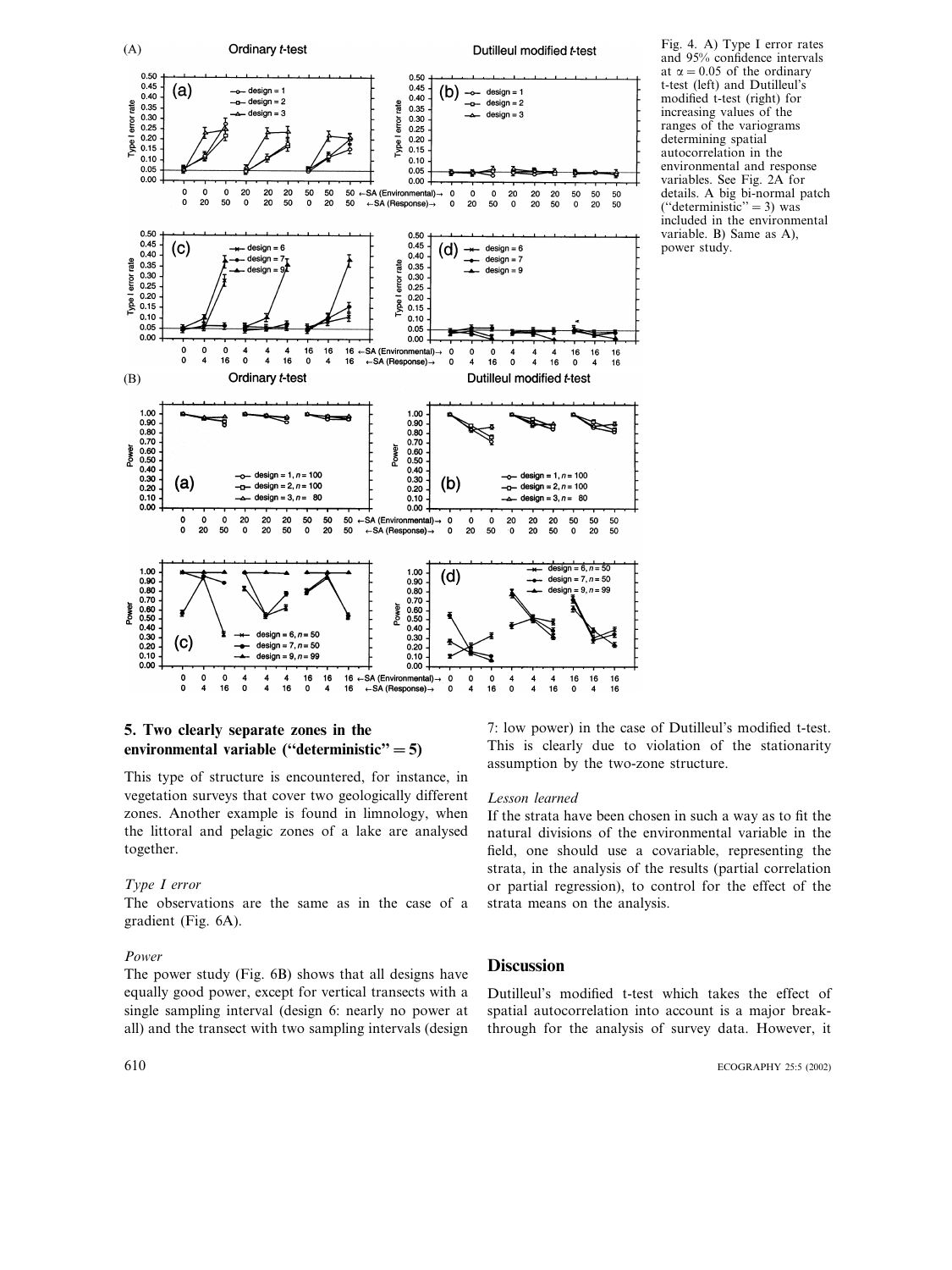requires good estimates of the spatial autocorrelation present in the variables under study. As sample size increases, the estimates become more accurate. Conversely, with small sample size, the accuracy of the modification to the F-statistic and the degrees of freedom is reduced. This is an inherent limitation of any method of modification based upon estimates of spatial autocorrelation obtained from the data themselves. The take-home message for ecologists is that, if the variables under study are spatially autocorrelated, the sample size (n) should be as large as possible – for instance:  $n=100$  in the case of strongly autocorrelated data.

For Dutilleul's modified t-test, the reduction of the rate of type I error due to the presence of a deterministic structure actually depends on the scale of that structure. The effect on the rate of type I error is stronger for broader-scale deterministic spatial structures such as gradients, and smaller for smaller struc-

tures such as big bumps in the centre of the field. With some combinations of SA in the environmental and response variables, designs utilizing transects have poorer power than the simple random, systematic or aggregated designs, probably because the assumption of stationarity, required by the correlograms computed in the Dutilleul procedure, is violated by the presence of these structures.

# **Taking broad-scale spatial structures and finer-scale SA into account**

The simulations have shown that, when a broad-scale spatial structure is present in the environmental variable E, this structure makes even Dutilleul's modified t-test have reduced rate of type I error. Although the test remains valid, its power is reduced, so this is an



Fig. 5. A) Type I error rates and 95% confidence intervals at  $\alpha = 0.05$  of the ordinary t-test (left) and Dutilleul's modified t-test (right) for increasing values of the ranges of the variograms determining spatial autocorrelation in the environmental and response variables. See Fig. 2A for details. Waves  $("deterministic" = 4)$  were included in the environmental variable. B) Same as A), power study.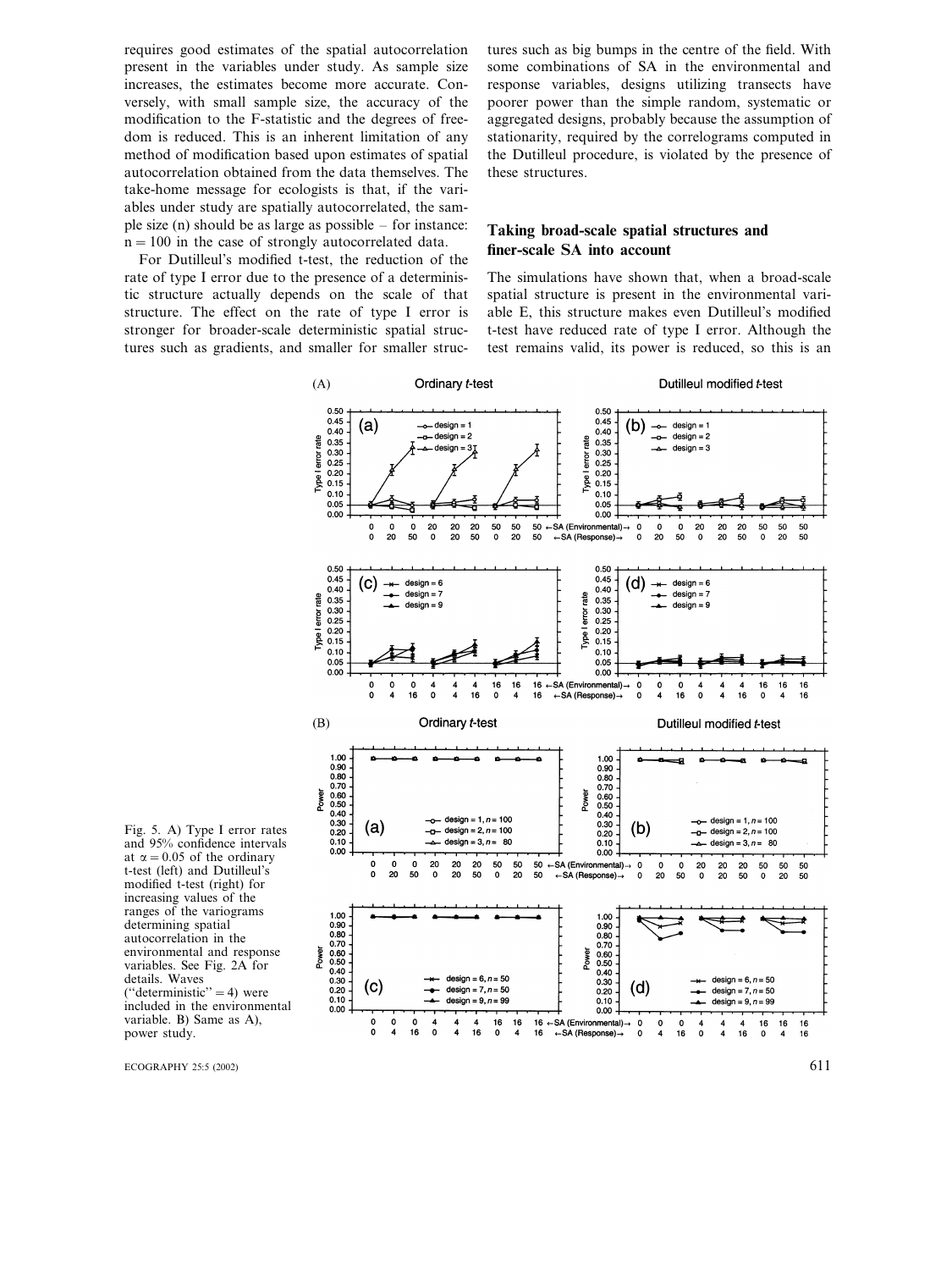

Fig. 6. A) Type I error rates and 95% confidence intervals at  $\alpha = 0.05$  of the ordinary t-test (left) and Dutilleul's modified t-test (right) for increasing values of the ranges of the variograms determining spatial autocorrelation in the environmental and response variables. See Fig. 2A for details. A two-zone structure  $("deterministic" = 5)$  was included in the environmental variable. B) Same as A), power study.

undesirable property. Instead of analysing data containing a broad-scale spatial structure, a better way is to look for, and identify, the gradient in the environmental variable using some form of spatial modelling. The method of analysis is the following.

1) Is there a broad-scale spatial component in the environmental variable E? One can use the results of a pilot study or field observations to answer this question. If so, this structure must be identified and ''peeled off'' the data before studying the relationship between the environmental and response variables. In some cases, the broad-scale spatial component can be modelled using a linear or polynomial trend-surface equation. Trend-surface analysis is a classical form of spatial modelling; it is explained in several textbooks, including Legendre and Legendre (1998, Section 13.2.1). In other instances, the broad-scale component can be hypothe-

sized to have other functional forms. For instance, a patch can be modelled by a Gaussian response function (an example is given below) which can be modelled by a normal density function through nonlinear regression; a discontinuity can be modelled by a dummy variable in linear regression. *k* is the number of parameters required to fit the broad-scale spatial model to variable E.

2) Calculate the partial correlation between R and E. According to our hypothesis, if a broad-scale spatial structure is present in the data, it is caused by the broad-scale spatial structuring of the environmental variable. 2.1) Compute the vector of residuals Res(E*i*) of the environmental variable E after fitting the broadscale spatial model. 2.2) Compute the vector residuals  $Res(R_i)$  of the regression of the response variable R on the fitted broad-scale spatial model. 2.3) Compute the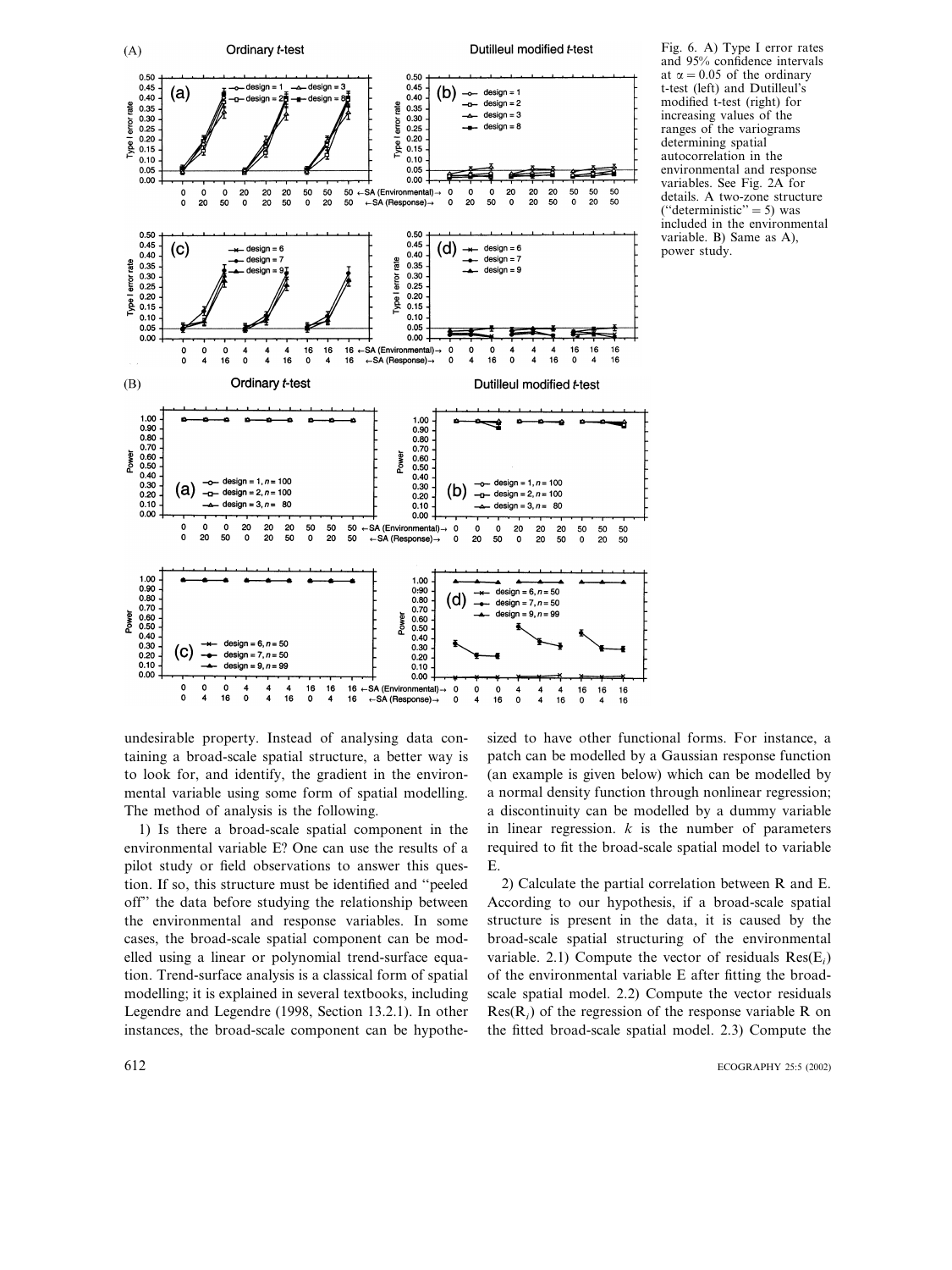correlation *r* between Res(E) and Res(R). This correlation is actually the partial correlation between E and R after controlling for the broad-scale spatial model.

3) Compute the associated probability: 3.1) To take into account the spatial autocorrelation potentially present in E and R, compute the Dutilleul-corrected number of degrees of freedom,  $v_{\text{Dut}}$  A program to compute the modified t-test for the Pearson correlation coefficient corrected for spatial autocorrelation, following Dutilleul (1993), is available at URL  $\langle$ http:// www.fas.umontreal.ca/biol/legendre/>. This program can be used to estimate the partial correlation *r* (the same value is obtained as in step 2.3 above) as well as the corrected number of degrees of freedom  $v_{\text{Dut}}$ .

Note that in some cases, after removing the broadscale spatial structure, spatial autocorrelation analysis may not detect any significant autocorrelation remaining in one, the other, or both residuals Res(E) and Res(R). In that case, one does not have to compute a modified number of degrees of freedom using Dutilleul's method: when autocorrelation is present in only one of the variables under study, or in none of them, the rate of type I error is not modified, as shown by Bivand (1980) and illustrated in Fig. 2A.

3.2) Compute the modified partial t-statistic from the partial correlation coefficient r:

$$
t_c = \frac{r\sqrt{v_c}}{\sqrt{1 - r^2}}\tag{7}
$$

In this formula, use a corrected number of degrees of freedom  $v_c = v_{Dut} - k$  where k is the number of parameters required in step 1 (above) to fit the broadscale spatial model to variable E. If no spatial autocor-

relation is present in the data (or, at least, in one of the residual variables),  $v_c = (n-2) - k$ ; t is then the classical statistic for testing the significance of a partial correlation coefficient. This value is identical to the t-statistic used for testing the significance of a partial regression coefficient in multiple regression.

3.3) Find the probability associated with the t-statistic in a one-tailed or two-tailed test, for  $v_c$  degrees of freedom.

One should check that there is no other broad-scale spatial component in the response variable R, besides the one modelled for E. If this happened, it would mean that some other environmental variable E' containing a broad-scale spatial structure is also an important determinant of R; the model should be redesigned to include this variable.

#### *Example* 1

Let us illustrate this procedure using two numerical examples. We used a sampling field of size  $(100 \times 100)$ points). Using our simulation program, we generated a first pair of variables similar to those of Fig. 1, but without any effect of the environmental variable E (Fig. 7a) on the response variable R (Fig. 7b); to do so, we simply set the simulation transfer parameter  $(\beta)$  to 0. The environmental variable was made to contain a large patch in the centre of the field, as in Fig. 1, plus spatially-autocorrelated error and non-spatially-structured normal error. The response variable only contained spatially-autocorrelated error and nonspatially-structured error. For both variables, the spatially-autocorrelated error component was generated using a spherical variogram model with range of 25 in both directions. We ran a horizontal transect through



Fig. 7. Illustration of the data used in Examples 1 and 2. In Example 1, R is independent of E. In Example 2, a dependence between E and R was created by setting the response parameter beta to 0.4. E is the same in the two examples. (a, b, c) Raw data. The Gaussian density function fitted to E, called Fit(E) in the text, is also shown (curve). (d, e, f) Plot of the residuals. Adjacent values are linked by lines to make it easier to appreciate the autocorrelation remaining in the residuals.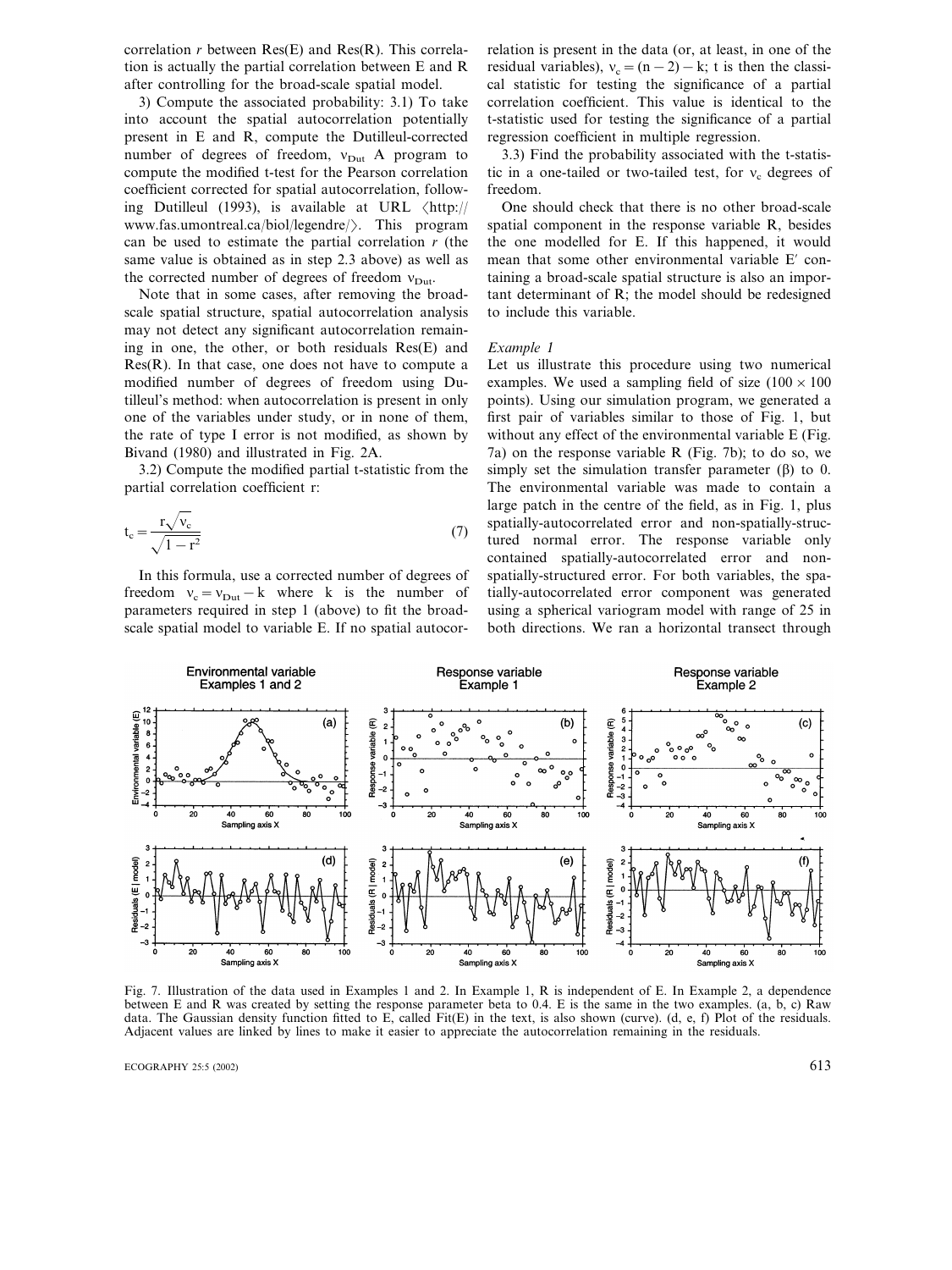the centre of the patch (like the horizontal arm of the cross design in Fig. 1) and measured the two variables at 50 equispaced points along the transect.

We will now assume that we don't know how the variables were generated and analyse them as we would do for field data. Our task is to deconstruct the data, peeling off the broad-scale spatial component, and find whether or not the residuals are significantly related to each other. So, we will proceed to spatial modelling of variable E. Figure 7a indicates the presence of a bump in the E values observed along the transect. A bump would be difficult to model using a polynomial trendsurface equation, and would require many terms to approximate its shape. We chose to model it using a Gaussian function (normal density):

$$
E_i = c \left[ \frac{1}{\sqrt{2\pi b}} e^{-\frac{(x_i - a)^2}{2b}} \right]
$$
 (8)

where  $X_i$  represents the position of site i along the transect, a represents the estimate of the mean, b is that of the variance, and *c* is a vertical scale parameter. The model was fitted to the E data using nonlinear regression (curve in Fig. 7a,  $R^2 = 0.91$ ); k = 3 parameters were estimated to fit the model. The parameter estimates were  $a = 50.44$ ,  $b = 92.54$ , and  $c = 242.81$ . The fitted values of this model, Fit(E), were computed and used in the sequel as our estimates of the broad-scale deterministic spatial structure identified in E. The residuals Res(E) of this model were also calculated (Fig. 7d).

The next step is to test the hypothesis that the broad-scale spatial structure found in E may have been passed on to the response variable R. The regression of R on vector Fit(E) was computed and the residuals Res(R) were calculated (Fig. 7e); as expected, this regression explained very little of the response data ( $\mathbb{R}^2$  = 0.08) since the data had been generated with a beta coefficient of 0.

The correlation between the two vectors of residuals was  $r = 0.1654$ . Dutilleul's modified t-test for the correlation coefficient, corrected for spatial autocorrelation, was computed; among other information, the program provided the number of degrees of freedom corrected for spatial autocorrelation ( $v_{\text{Dut}}=28.65$ ). For  $v_c=$  $v_{\text{Dut}}$  $k = 25.65$ , the corrected t-statistic was t<sub>c</sub>=  $(\frac{r}{v_c})/\sqrt{(1-r^2)} = 0.8496$  and the associated probability was  $p = 0.4032$ . We can now compare this answer to the results one would have obtained from the calculation of a correlation coefficient between the two original variables E and R:  $r(E,R) = 0.3178$ , p = 0.0245. At significance level 0.05, one would have drawn the erroneous conclusion that there was a significant relationship between R and E. This would have been due to the inflated type I error rate of the test in the presence of autocorrelation (Fig. 2A) and of a broad-scale deterministic structure (Fig. 4A) in the data (Table 2, central column). As we observed in Fig. 2A, the test would

Table 2. Three estimates of the significance of the correlation between a response (R) and an environmental (E) variable. In Example 1, R is independent of E. In Example 2, a dependence between E and R was created by setting the response parameter beta to 0.4. *k* is the number of parameters required to fit the broad-scale spatial model to variable E;  $k = 3$  in these examples.

|                                                                     | Example 1<br>$beta = 0$ | Example 2<br>$beta = 0.4$ |
|---------------------------------------------------------------------|-------------------------|---------------------------|
| Correlation between R<br>and E                                      |                         |                           |
| r(R,E)                                                              | 0.3178                  | 0.8172                    |
| $v = n - 2$                                                         | 48                      | 48                        |
| р                                                                   | $0.0245*$               | $<0.0001***$              |
| Correlation between residuals after controlling for effect          |                         |                           |
| of broad-scale spatial structure                                    |                         |                           |
| r[Resid(R), Resid(E)]                                               | 0.1654                  | 0.4466                    |
| $v = n - 2$                                                         | 48                      | 48                        |
| p                                                                   | $0.2509$ N.S.           | $0.0012**$                |
| Correlation between residuals using Dutilleul's modified t-<br>test |                         |                           |
| r[Resid(R), Resid(E)]                                               | 0.1654                  | 0.4466                    |
| $\sim$ $\sim$ $\sim$ $\sim$ $\sim$ $\sim$                           | 250                     | 22.15                     |

| $v_c = vD_{\text{Dut}} - k$ | 25.65         | 22.15      |
|-----------------------------|---------------|------------|
| $\mathbf{p}$                | $0.4032$ N.S. | $0.0202**$ |

\*\*\* :  $p \le 0.001$ ; \*\* :  $p \le 0.01$ ; \* :  $p \le 0.05$ ; N.S.: not significant.

have been too liberal ( $p = 0.2509$  in the central portion of the Table) if we had not applied Dutilleul's modified t-test, which corrects for the spatial autocorrelation present in the data.

#### **Example 2**

A second pair of variables was simulated, but this time there was an effect of E (Fig. 7a) on R (Fig. 7c) that was generated by setting the simulation transfer parameter  $(\beta)$  to 0.4. Except for that, the deterministic structure in E, and the SA and normal error components in R and E, were the same as in the first example, so that the estimated broad-scale deterministic structure in E, Fit $(E)$ , as well as the residuals  $Res(E)$ , were the same as in Example 1.

In the second step,  $R$  was regressed on  $Fit(E)$  and the residuals  $Res(R)$  were calculated (Fig. 7f); this time, the regression explained an important portion of the variance of the response data ( $R^2 = 0.5868$ ) since the data had been generated with a beta coefficient of 0.4.

The correlation between the two vectors of residuals was  $r = 0.4466$ . Dutilleul's modified t-test for the correlation coefficient, corrected for spatial autocorrelation, was computed; the program provided the number of degrees of freedom corrected for spatial autocorrelation ( $v_{\text{Dut}}$ =25.15). For  $v_c = v_{\text{Dut}}$  – k. = 22.15, the modified t-statistic was  $t_c = (r \sqrt{v_c})/\sqrt{(1 - r^2)} = 2.5034$  and the associated probability was  $p = 0.0202$ . We can now compare this answer to the results one would have obtained from the calculation of a correlation coefficient between the two original variables E and R: